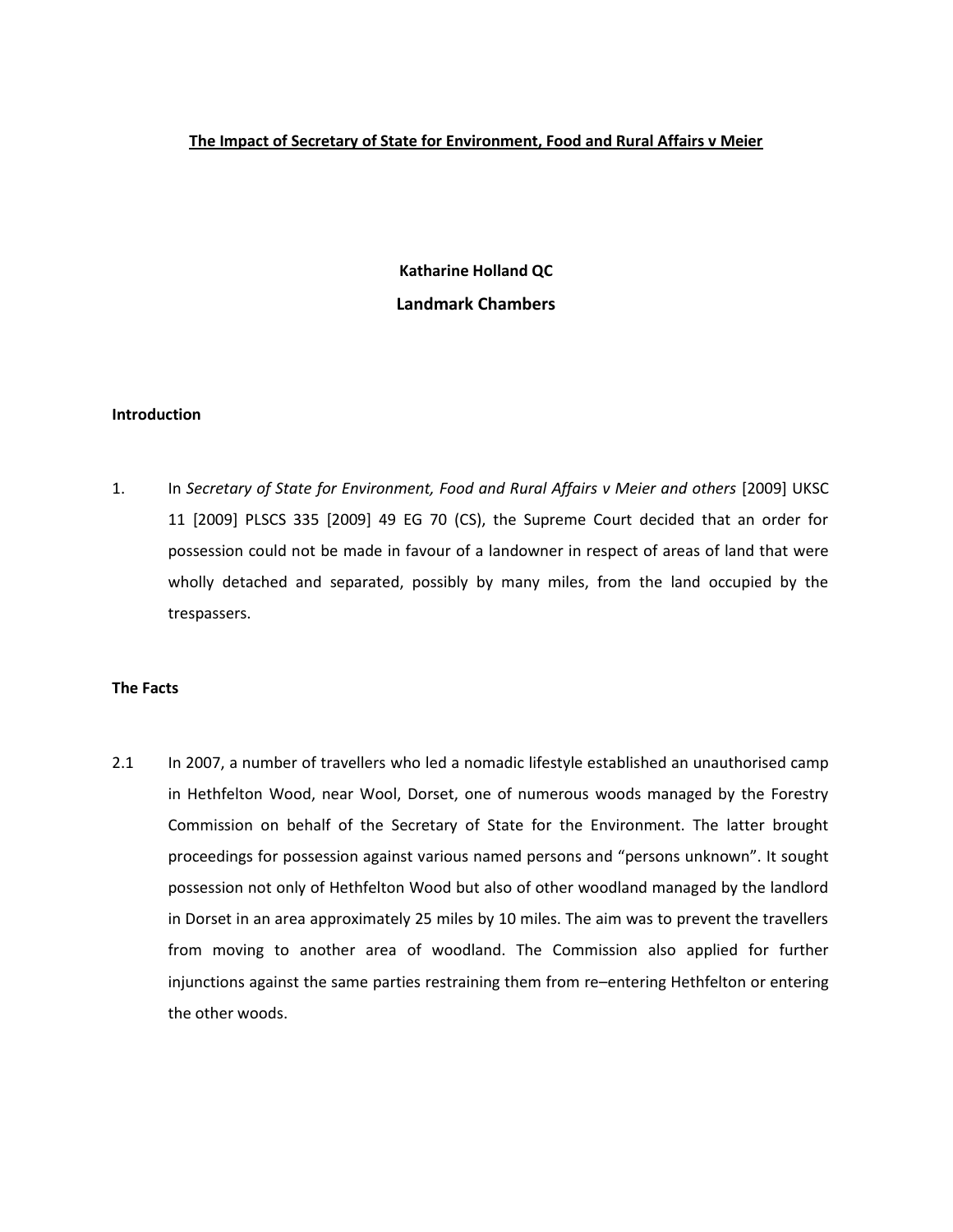#### **The First Instance Decision**

- 3.1 The claim first came before Mr Recorder Norman, who had to resolve three issues. The first was whether to grant an order for possession in respect of Hethfelton itself. The second issue was whether to grant an order for possession in respect of any or all of the other woods. The third issue was whether to grant an injunction restraining the defendants from entering on to all or any of the other woods.
- 3.2 The Recorder decided to grant an order for possession against the travellers in respect of Hethfelton. However, he refused to make any wider order for possession, or to grant the injunction sought. Although he accepted that he had jurisdiction to make such orders, he considered it inappropriate to do so primarily because the landowner had failed to consider the matters suggested by the 2004 Guidance before the current proceedings were begun. Paragraph 1 of the order drawn up to reflect this decision provided that "*[t]he claimant do forthwith recover the land known as Hethfelton Wood"*.

## **The Appeal to the Court of Appeal**

- 4.1 The Court of Appeal allowed an appeal and granted the relief sought. In doing so, it applied the earlier Court of Appeal decision in *Drury Secretary of State for the Environment, Food and Rural Affairs* [2004] EWCA Civ 200; [2004] 3 EGLR 85; [2004] 37 EG 142 that an order for possession against trespassers could, in appropriate cases, extend to land not forming part of or contiguous with or even near to the land occupied by the trespassers.
- 4.2 The order made by the Court of Appeal ordered that the Commission *"do recover"* the other woods, and that each of the defendants "*be restrained from entering upon, trespassing upon, living on, or occupying"* any of the other woods.
- 4.3 In her judgment, Arden LJ followed and applied the reasoning of the Court of Appeal in *Drury*.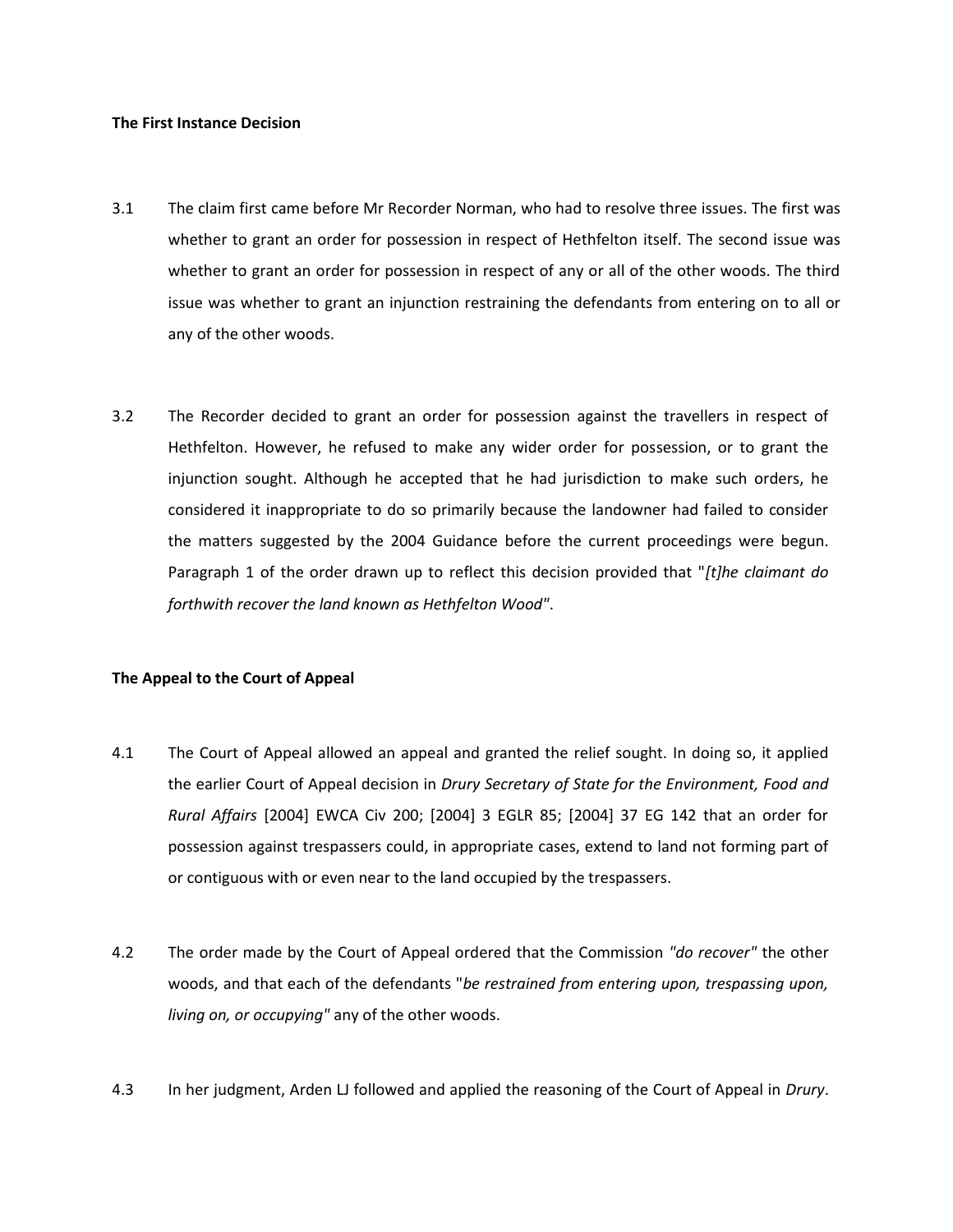She concluded that the evidence demonstrated that at least some of the defendants had set up unauthorised encampments on woods managed by the Commission in Dorset and that there was a substantial risk that at least some of the defendants would move onto other such woods once an order for possession was made in relation to Hethfelton.

4.4 Arden LJ also said, in disagreement with the Recorder, that any failure on the part of the Commission to consider the matters recommended by the 2004 Guidance before issuing the proceedings for possession of the other woods did not justify refusing to make such a wider order. This was essentially on the basis that, if there was any such failure, it could be considered when the wider order for possession was sought to be enforced. Pill and Wilson LJJ agreed. Arden LJ also considered that, for the same reasons, the Recorder had been wrong to refuse the injunction sought by the Commission and again Pill LJ agreed. However, Wilson LJ dissented on this point, on the ground that the Recorder had been entitled to refuse an injunction on the additional ground which he had mentioned, namely that, if he had made a wider order for possession, it would have been disproportionate to grant an injunction as well.

#### **The Appeal to the Supreme Court – A Summary**

- 5.1 The central question on the appeal to the Supreme Court was whether the court had the power to grant a possession order in respect of land of which the trespassers were not in occupation. The appropriateness of the injunctive relief was also in issue.
- 5.2 In summary, the Supreme Court held that a possession claim against trespassers involved the party entitled to possession seeking recovery of the land and there was therefore no legitimate basis for making a wider, precautionary order for possession in respect of land that the travellers had not occupied, but were merely threatening to occupy. In the subject case, it did not make sense to talk about the landowner recovering possession of land that was wholly detached and separated, possibly by many miles, from that occupied by the travellers. It could not be said that the latter occupied or possessed such land in any conceivable way and it was the landowner who continued to enjoy uninterrupted possession. A wider order for possession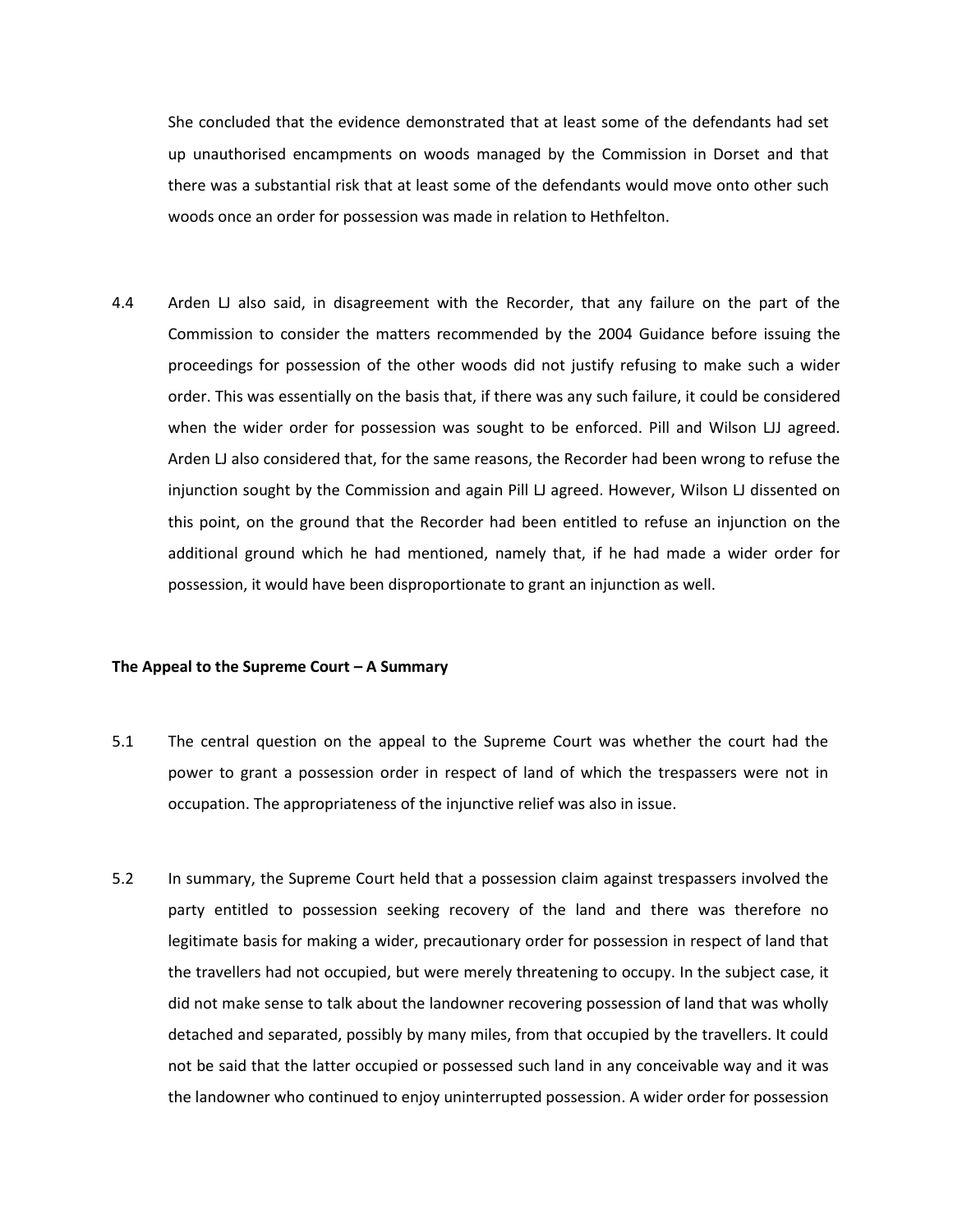would therefore require the travellers to do the impossible, namely to deliver up possession of land that they did not occupy and would purport to return to the landowner something that it had not lost, namely possession of land of which it had possession.

- 5.3 Although the concept of occupying part of a property in the name of the whole was well established and an order for possession could be made in respect of the whole of land of which the trespasser occupied part, that reasoning could not legitimately be extended to apply to land that was wholly distinct or miles distant from the occupied land. There was no justification for concluding that a wider order for possession could be made in respect of separate pieces of land, only one of which was occupied by trespassers, just because they happened to be in the same ownership.
- 5.4 Whether or not an injunction would be granted to restrain a person from trespassing would turn on the facts of each particular case. Where a trespass was threatened and particularly where it was being committed, and had been committed in the past, an injunction to restrain the threatened trespass would be appropriate unless there were good reasons to the contrary. The court should not make orders that it did not intend, or would be unable, to enforce. None the less, even in cases where there was little prospect of enforcing the injunction by imprisonment or sequestration, it might be appropriate to grant it if such a grant could have a real deterrent effect on the particular trespassers. In the subject case, there were no grounds for setting aside the injunction granted in the instant case.

# **When can a possession order now be sought to extend further than the precise land occupied by a trespasser?**

6.1 In *University of Essex v Djemal* [1980] 1 WLR 1301, the defendant students, who had previously taken over, and been removed from, certain administrative offices of the University of Essex, had been occupying another part of the university buildings known as "Level 6". The Court of Appeal made an order for possession extending to the whole property of the university – in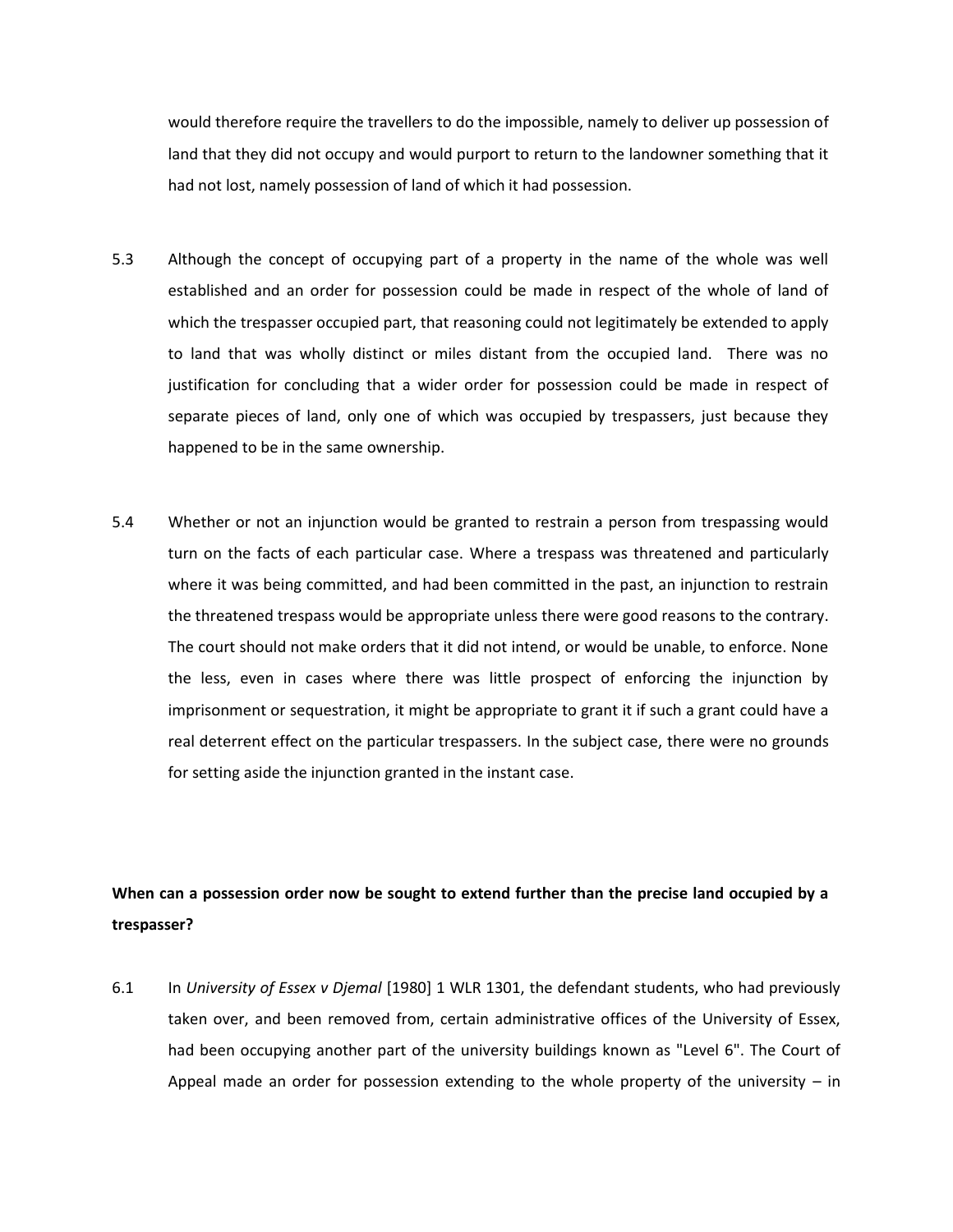effect, the whole campus. How are such facts to be dealt with following *Meier?*

6.2 The House of Lords seemed to consider that it would still be appropriate for an order for possession to be made in respect of the entire campus. However, the position in such situations was not made absolutely clear. Lord Neuberger said:-

> *"The notion that an order for possession may be sought by a claimant and made against defendants in respect of land which is wholly detached and separated, possibly by many miles, from that occupied by the defendants, accordingly seems to me to be difficult, indeed impossible, to justify. The defendants do not occupy or possess such land in any conceivable way, and the claimant enjoys uninterrupted possession of it. Equally, the defendants have not ejected the claimant from such land. For the same reasons, it does not make sense to talk about the claimant recovering possession of such land, or to order the defendant to deliver up possession of such land.*

> *This does not mean that, where trespassers are encamped in part of a wood, an order for possession cannot be made against them in respect of the whole of the wood (at least if there are no other occupants of the wood), just as much as an order for possession may extend to a whole house where the defendant is only trespassing in one room (at least if the rest of the house is empty).*

> *However, the fact that an order for possession may be made in respect of the whole of a piece of property, when the defendant is only in occupation of part and the remainder is empty, does not appear to me to assist the argument in favour of a wider possession order as made by the Court of Appeal in this case. Self–help is a remedy still available, in principle, to a landowner against trespassers (other than former residential tenants). Where only part of his property is occupied by trespassers, a landowner, exercising that remedy through privately instructed bailiffs, would, no doubt, be entitled to evict the trespassers from the whole of his property. Similarly, it seems to me, bailiffs (or sheriffs), who are required by a warrant (or writ) of possession to evict defendants from part of a property owned by the claimant, would be entitled to remove the defendants from the whole of that property. But that does not mean that the bailiffs, whether privately instructed or acting pursuant to a warrant, could restrain the trespassers from moving onto another property, perhaps miles away, owned by the claimant.*

> *Further, the concept of occupying part of property (the remainder of which is vacant) effectively in the name of the whole is well established – see for example, albeit in a landlord and tenant context, Henderson v Squire (1868–69) LR 4 QB 170, 172. However, that concept cannot be extended to apply to land wholly distinct, even miles away, from the occupied land. So, too, the fact that one can treat land as a single entity if it is divided by a road or river (in different ownership from the land) seems to me to be an irrelevance: as a matter of law and fact, the two divisions can sensibly be regarded as a single piece of land. Accordingly, I have no difficulty with the fact that the possession order made at first instance in this case extended to the whole of Hethfelton, even though the defendants occupied only a part of it.*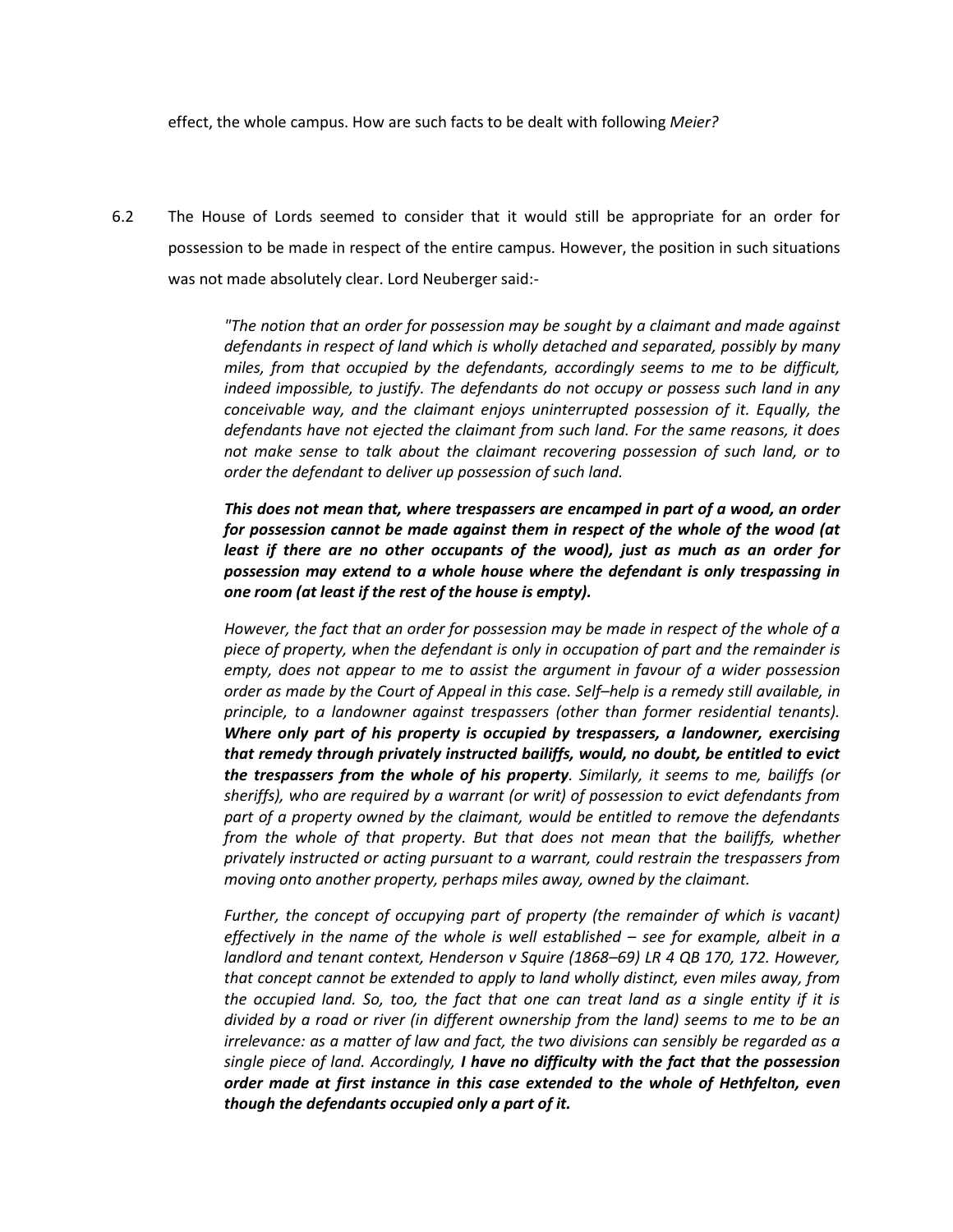*The position is more problematical where a defendant trespasses on part of land, the rest of which is physically occupied by a third party, or even by the landowner. Particular difficulties in this connection are, to my mind, raised in relation to a wide order for possession in a claim within CPR 55.1(b). Such "a claim" may be brought "for the recovery of land which the claimant alleges is occupied only by a person or persons who entered or remained on the land without … consent …". Given that such a claim is limited to "land … occupied only by" trespassers, it is not immediately easy to see how it could be brought, even in part, in relation to land occupied by persons who are not trespassers. And it is fundamental that the court cannot accord a claimant more relief than he seeks (although it is, of course, possible, in appropriate circumstances, for a claimant to amend to increase the extent of his claim, but that is not relevant here).* 

*The Court of Appeal in University of Essex v Djemal [1980] 1 WLR 1301 nonetheless decided that a University could be granted a possession order under RSC Order 113 rule 1, which was (in relation to the issue in this case) in similar terms to CPR 55(1)(b), in respect of its whole campus, against trespassers who were squatting in a relatively small part, even though the remainder of the campus was lawfully occupied by academics, other employees, and indeed students. This was a thoroughly practical decision arrived at to deal with a fairly widespread problem at the time, namely student sit–ins. There was an obvious fear that, if an order for possession was limited to the rooms occupied by the student trepassers, they would simply move to another part of the campus.* 

*As already mentioned, given that there is the alternative remedy of self–help, the court should ensure that its procedures are as effective as lawfully possible. Nonetheless, there is obviously great force in the argument that the fact that areas of the campus in that case was lawfully and exclusively occupied by academic staff, employees and students should have precluded a claim and an order for possession in respect of those areas, both in principle and in the light of the wording of RSC Order 113 rule 1.* 

*However, this is not the occasion formally to consider the correctness of the decision in Djemal [1980] 1 WLR 1301, which was not put in issue by either of the parties, as the Secretary of State (like the Court of Appeal in Drury [2004] 1 WLR 1906) relied on it, and the appellants were content to distinguish it. Accordingly, the implications of overruling or explaining the decision, which may be far–reaching in terms of principle and practice, have not been debated or canvassed."*

6.3 Lord Rodger agreed with Lord Neuberger, as did Lord Walker who stated that the decision in *Drury* cannot be seen as simply an extension of *Djemal*, in which the facts were *"very different"*. Lady Hale considered that the remedy of a possession order was available to a party that was facing interference with the possession of its property. She seemed to consider that the decision in *Djemal* was correctly decided and that an order for possession should be made in such circumstances. She said:-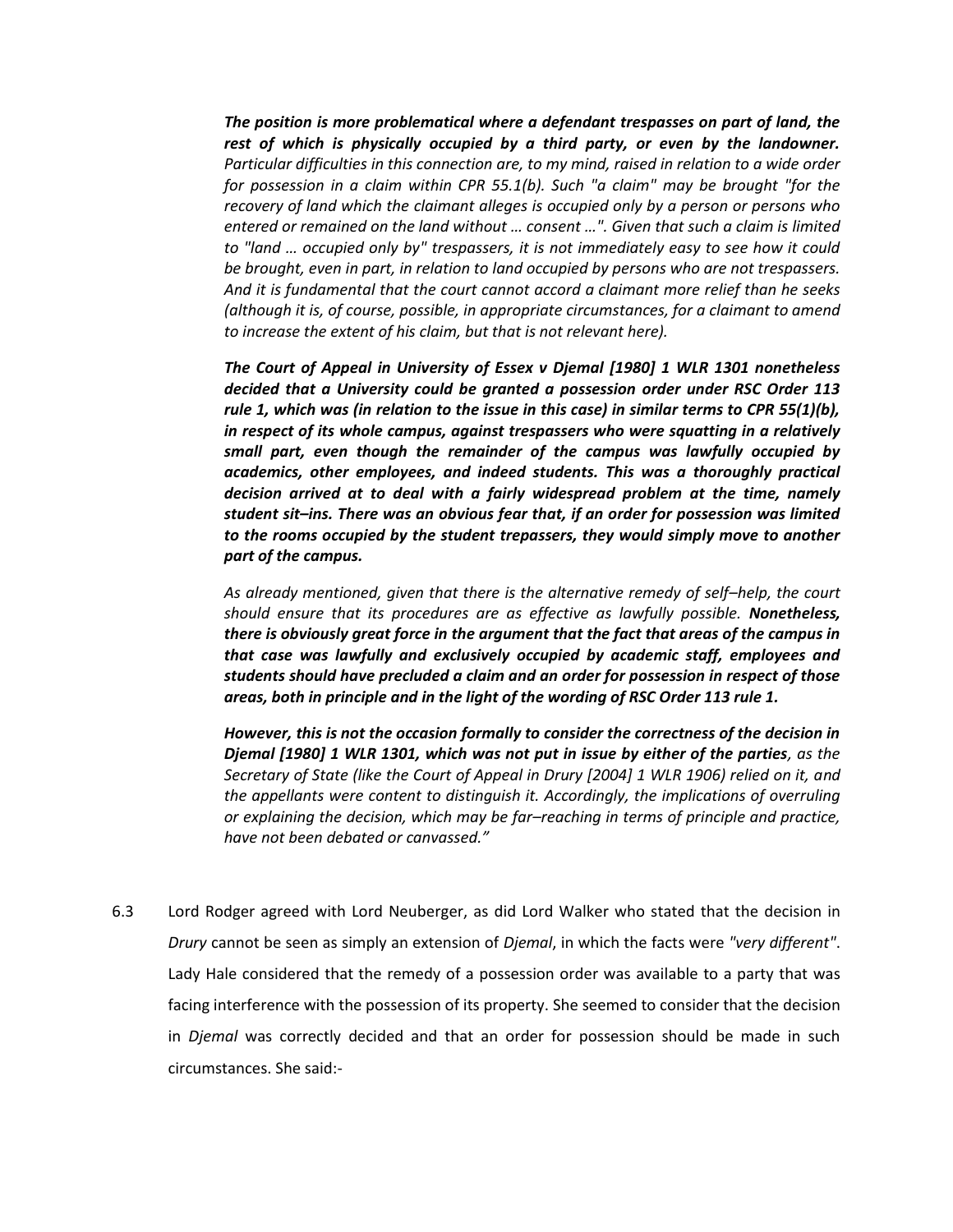"*The defendants in this case are occupying only part of Hethfelton Wood. We can, I think, assume that the Forestry Commission are occupying the rest. They are carrying on their forestry work as best they can – indeed, one of their problems is that they are impeded from doing it because of the risk of harm to the vehicles and their occupants. Yet Mr Drabble, for the defendant appellants, has never resisted an order covering the whole of Hethfelton Wood, nor does he invite us to disagree with Djemal. Being a sensible man, he recognises that we would be disinclined to hold that if trespassers set up camp in a large garden the householder can obtain an order enabling them to be physically removed only from that part of the garden which they have occupied, even if it is clear that they will then simply move their tents to another part of the garden.* 

....

*If we accept that the remedy should be available to a person whose possession or occupation has been interfered with by the trespassers, as well as to a person who has been totally dispossessed, a case like Djemal becomes completely understandable, as does the order for possession of the whole of Hethfelton Wood in this case. Nor need we be troubled by the form of the order, that the claimant "recover" the land. His occupation of the whole has been interfered with and he may recover his full control of the whole from those who are interfering with it."*

Lord Collins said:-

*"But in my opinion University of Essex v Djemal [1980] 1 WLR 1301 represented a sensible and practical solution to the problem faced by the University, and was correctly decided. I agree, in particular, that it can be justified on the basis that the University's right to possession of its campus was indivisible, as Lord Rodger says, or that the remedy is available to a person whose possession or occupation has been interfered with, as Lady Hale puts it. Where the defendant is occupying part of the claimant's premises, the order for possession may extend to the whole of the premises. First, it has been pointed out, rightly, that the courts have used the concept of possession in differing contexts as a functional and relative concept in order to do justice and to effectuate the social purpose of the legal rules in which possession (or, I would add, deprivation of possession) is a necessary element: Harris, The Concept of Possession in English Law, in Oxford Essays in Jurisprudence (ed Guest, 1961) 69 at 72. Secondly, the procedural powers of the court are subject to incremental change in order to adapt to the new circumstances: see, e.g. in relation to the power to grant injunctions, Fourie v Le Roux [2007] UKHK 1 [2007] 1 WLR 320, at [30]; Masri v Consolidated Contractors International (UK) Ltd (No.2) [2008] EWCA Civ 303, [2009] 2 WLR 621, at [182]."* 

## **When will an injunction be granted?**

7.1 Whether or not an injunction will be granted to restrain a person from trespassing on land will continue to turn on the facts of each particular case. The Supreme Court considered that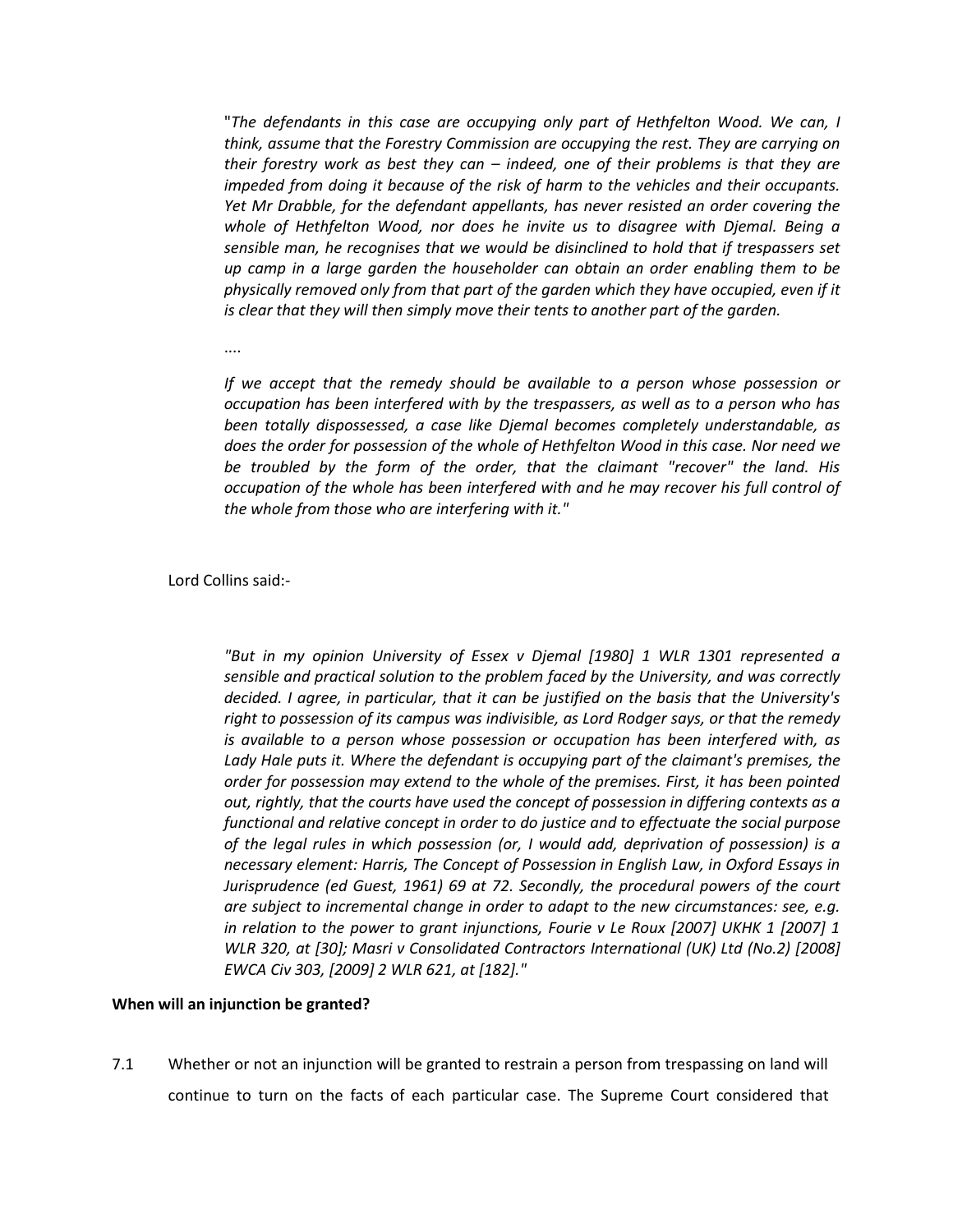where a trespass was threatened (and particularly where it was being committed and had been committed in the past) an injunction to restrain the threatened trespass would be appropriate, unless there were good reasons to the contrary. Even though the court should not make orders that it did not intend (or would be unable) to enforce and even in cases where there was little prospect of enforcing the injunction by imprisonment or sequestration, it might be appropriate to grant an injunction if it would have a real deterrent effect on the particular trespassers. In the subject case, there were no grounds for setting aside the injunction granted and they therefore upheld the grant of an injunction. As Lady Hale recognised, an injunction is a useful means of support for a speedy possession order, with abridged time limits if appropriate.

7.2 It has generally been accepted that an injunction restraining trespass to land can only be enforced by sequestration or imprisonment. However, Lord Neuberger questioned whether this was correct. He said:-

> *"In the light of the terms of RSC Order 45 rule 5(1), this may very well be right. Certainly, in the light of the contrast between the terms of that rule and the terms of RSC Order 45 rule 3(1) and CCR 26 rule 16(1) (which respectively provide for writs and warrants of possession only to enforce orders for possession), it is hard to see how a warrant of possession in the County Court or a writ of possession in the High Court could be sought by a claimant, where such an injunction was breached.*

> *However, where, after the grant of such an injunction (or, indeed, a declaration), a defendant entered onto the land in question, it is, I think, conceivable that, at least in the High Court, the claimant could apply for a writ of restitution, ordering the sheriff or bailiffs to recover possession of the land for the benefit of the claimant. Such a writ is often described as one of the "writs in aid of" other writs, such as a writ of possession or a writ of delivery –see for instance RSC Order 46 rule 1. Restitution is normally the means of obtaining possession against a defendant (or his privy) who has gone back into possession after having been evicted pursuant to a court order. It appears that it can also be invoked against a claimant who has obtained possession pursuant to a court order which is subsequently set aside (normally on appeal) – see sc46.3.3 in Civil Procedure, Vol 1, 2009. Historically at any rate, a writ of restitution could also be sought against a person who had gone into possession by force: see Cole on Ejectment (1857) pp 692–4. So there may be an argument that such a writ may be sought by a claimant against a defendant who has entered onto the land after an injunction has been granted restraining him from doing so, or even after a declaration has been made that the claimant is, and the defendant is not, entitled to possession. It may also be the case that it is open to the County Court to issue a warrant of restitution in such circumstances."*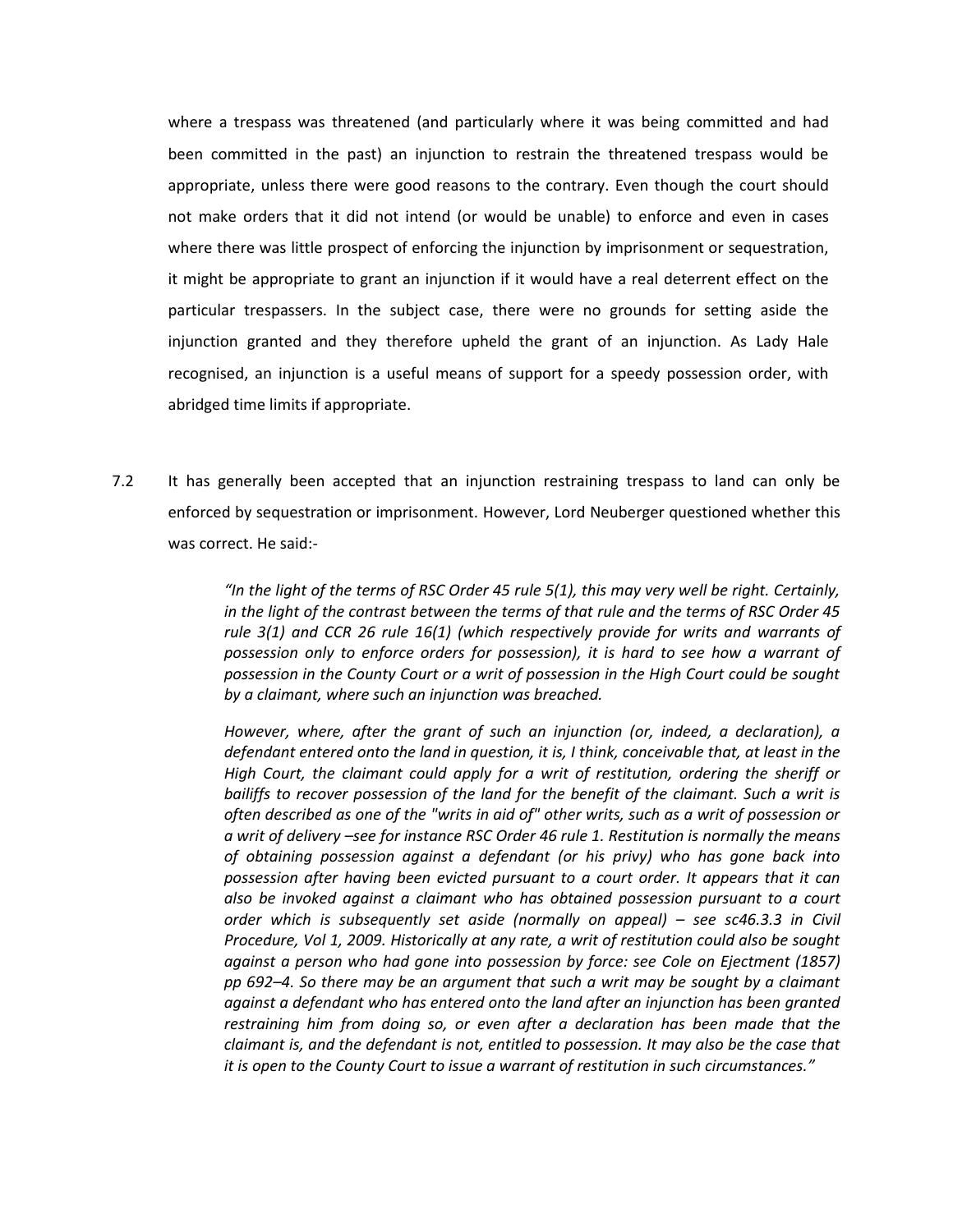7.3 The Supreme Court sent out a strong message that the present procedural rules governing the enforcement of injunctions against trespass are currently unsatisfactory. Lord Neuberger considered that the issues arising were ripe for consideration by the Civil Procedure Rules Committee. He considered that the precise ambit of the circumstances in which a writ or warrant of restitution could usefully be clarified and that it would be worth considering whether the current court rules satisfactorily deal with circumstances such as those which were considered in *Djemal*.

## **Conclusion**

- 8.1 In summary, possession orders will still be granted in respect of the entirety of a property where a trespasser is only in occupation of part and the rest is unoccupied. Where the order for possession of an entire unit of property is sought where the trespasser is only in occupation of part and the remainder is occupied by others or the landowner, it is still likely that a Court will order possession of the entire property.
- 8.2 So, landowners should still be successful in obtaining possession orders in the following circumstances:
	- when a possession order is sought for an entire university campus where there is a student protest in only part;
	- when a possession order is sought for an entire business park where there is a gipsy encampment on only one business unit;
	- when a possession order is sought in respect of an entire residential property even where the trespassers are only occupying part of a garden;
	- when land in the ownership of the landowner is divided by a road or river which is in different ownership but possession of both areas is sought.